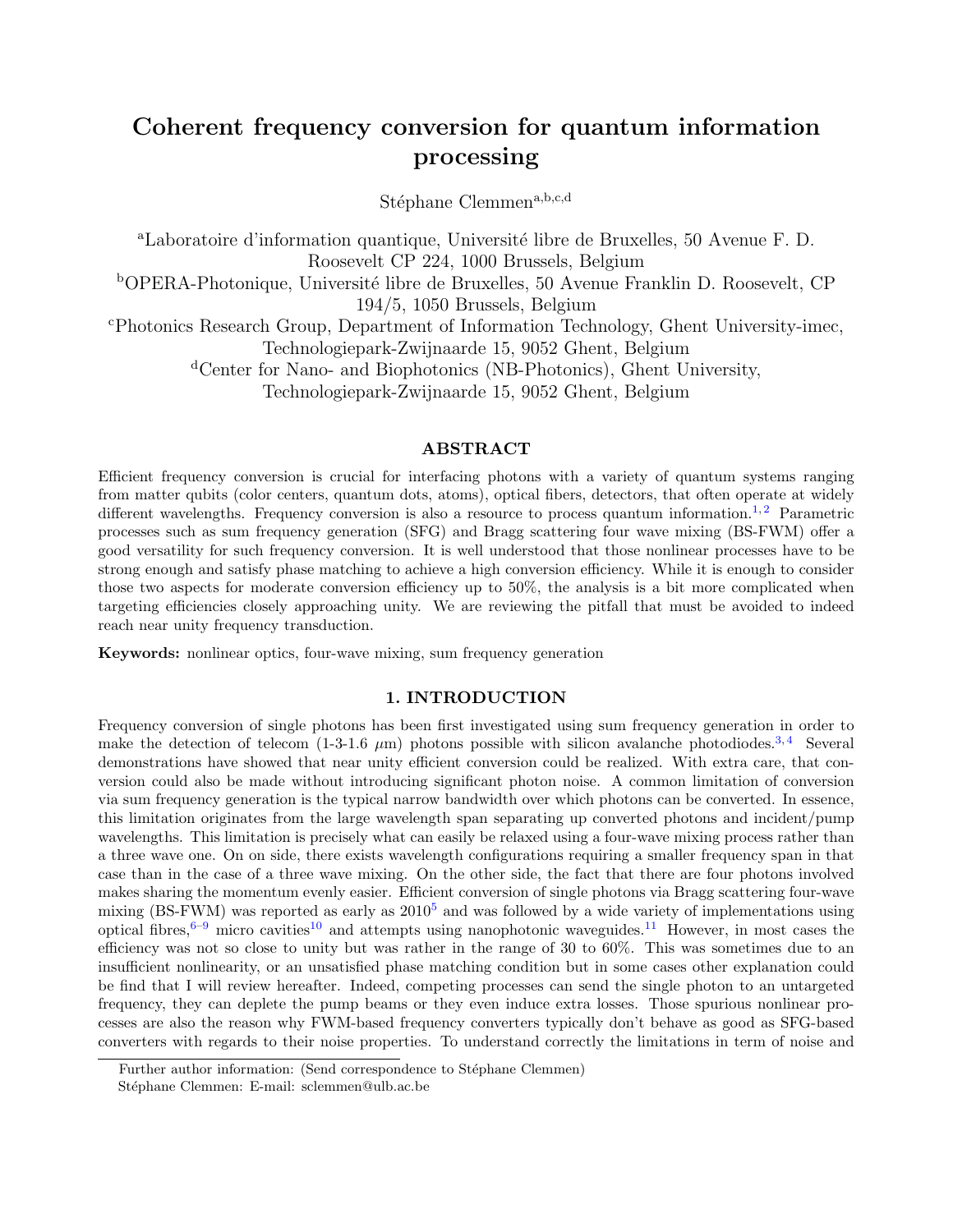

Figure 1. Frequency up-conversion via Bragg scattering four wave mixing. Up-arrows indicate the creation of a photon and down-arrows indicate the annihilation of a photon. Thick arrows represent strong fields while small ones refer to single photons.

inefficiency, it is important to know the requirement in term of optical pump power, propagation length and group velocity dispersion required for BS-FWM. The theory for BS-FWM is well known.<sup>[12](#page-5-9)</sup> While asymmetric pumping can be of high value<sup>[13,](#page-5-10) [14](#page-5-11)</sup> it is also much more difficult to analyze<sup>[15](#page-6-0)</sup> in a general way. Here, I consider the simplest case where the two pump involved have the same power  $P_{p1} = P_{p2} \equiv P_0$  so that no nonlinear phase shift must be accounted for. The conversion "efficiency" is

$$
\eta = \left| \frac{i\kappa}{\sqrt{|\kappa|^2 + |\delta k_{p1,s;p2,i}|^2}} \sin\left(\sqrt{|\kappa|^2 + |\delta k_{p1,s;p2,i}|^2} L\right) \right|^2 \tag{1}
$$

where the phase missmatch  $\delta k_{p1,s;p2,i} = k(\omega_{p1}) + k(\omega_s) - k(\omega_{p2}) - k(\omega_i)$ , and the nonlinear coupling  $\kappa =$  $2\gamma P_0 \exp(i\theta)$  with  $\gamma$  the nonlinear parameter in watt/m<sup>2</sup>,  $\theta$  a relative phase term between the pump beams that we can neglect if the conversion occurs in a continuous single nonlinear device. Ideally, unity efficiency is possible if  $\delta k_{p1,s;p2,i} = 0$  and  $\kappa L = \pi/2$ . If we choose a propagation  $L = \frac{\pi}{2\kappa}$ , then a first condition to achieve efficient conversion can be expressed as

<span id="page-1-0"></span>
$$
\delta k_{p1,s;p2,i} \le \kappa/10\tag{2}
$$

that ensures (in this first approximation) a conversion efficiency  $\eta$  greater than 99%. This is often achieved by coinciding the central frequency  $\omega_0 = \frac{\omega_i + \omega_{p1}}{2}$  with the zero group velocity of the nonlinear device  $\omega_{0-GVD}$ . The phase mismatch is however not necessary minimal at this particular point once higher order dispersion terms are accounted for. This appears clearly from the explicit expression of  $\delta k_{p1,s;p2,i}$  we can get by making an expansion using  $\beta_2 = \frac{\partial k^2}{\partial^2 \omega}$  and higher order dispersion terms  $\beta_n = \frac{\partial k^n}{\partial^n \omega}$ :

$$
\delta k_{p1,s;p2,i} = \beta_{2;p1,s,p2,i} (\delta \omega^2 + \delta \omega \Delta \omega) + \frac{\beta_{4;p1,s,p2,i}}{12} \left( \delta \omega^4 + \delta \omega \Delta \omega (\frac{3}{2} \delta \omega \Delta \omega + \frac{\Delta \omega^2}{2} + 2 \delta \omega^2) \right)
$$
(3)

where  $\delta\omega = \omega_{p1} - \omega_{p2} = \omega_i - \omega_s$  is the frequency kick and  $\Delta\omega = \omega_i - \omega_{p1}$  is the spectral separation between the pump frequency channels and the single photon frequency channels and where the dispersion terms are defined at the central frequency  $\omega_0$ . In optical silica fibers (see figure [2\)](#page-2-0), the  $\beta_4$  term in typically negative at the 0-group velocity frequency so that the  $\beta_4$  and  $\beta_2$  terms can cancel each other in the vicinity (at slighly higher frequency) of the 0-GVD frequency. As a result, the central frequency  $\omega_0$  should be slightly increased to achieve the best phase matching possible. The situation differs in other types of waveguides.<sup>[16](#page-6-1)</sup>

## 2. EFFICIENCY LIMITATIONS

# 2.1 Competing BS-FWM

The most immediate competing processes to the frequency conversion from  $\omega_s$  to  $\omega_p$  are actually other BS-FWM processes. Figure [3](#page-2-1) illustrates the two major spurious processes that will occur if the associated phase mismatch  $\delta k_{p2,s,p1,s-}$  and  $\delta k_{p1,i,p2,i+}$  respectively are sufficiently low. To avoid a reduction in conversion efficiency by less than  $1\%$ , we should therefore add to eq. [2](#page-1-0) the following two conditions

<span id="page-1-1"></span>
$$
\delta k_{p2,s;p1,s-} \ge 10\kappa \quad \text{and} \quad \delta k_{p1,i;p2,i+} \ge 10\kappa. \tag{4}
$$

This indicates that having a very large value of  $\kappa$  is not desirable and rather the priority should be to achieve a phase mismatch  $\delta k_{p1,s;p2,i}$  as low as possible (we have seen that its cancellation was possible).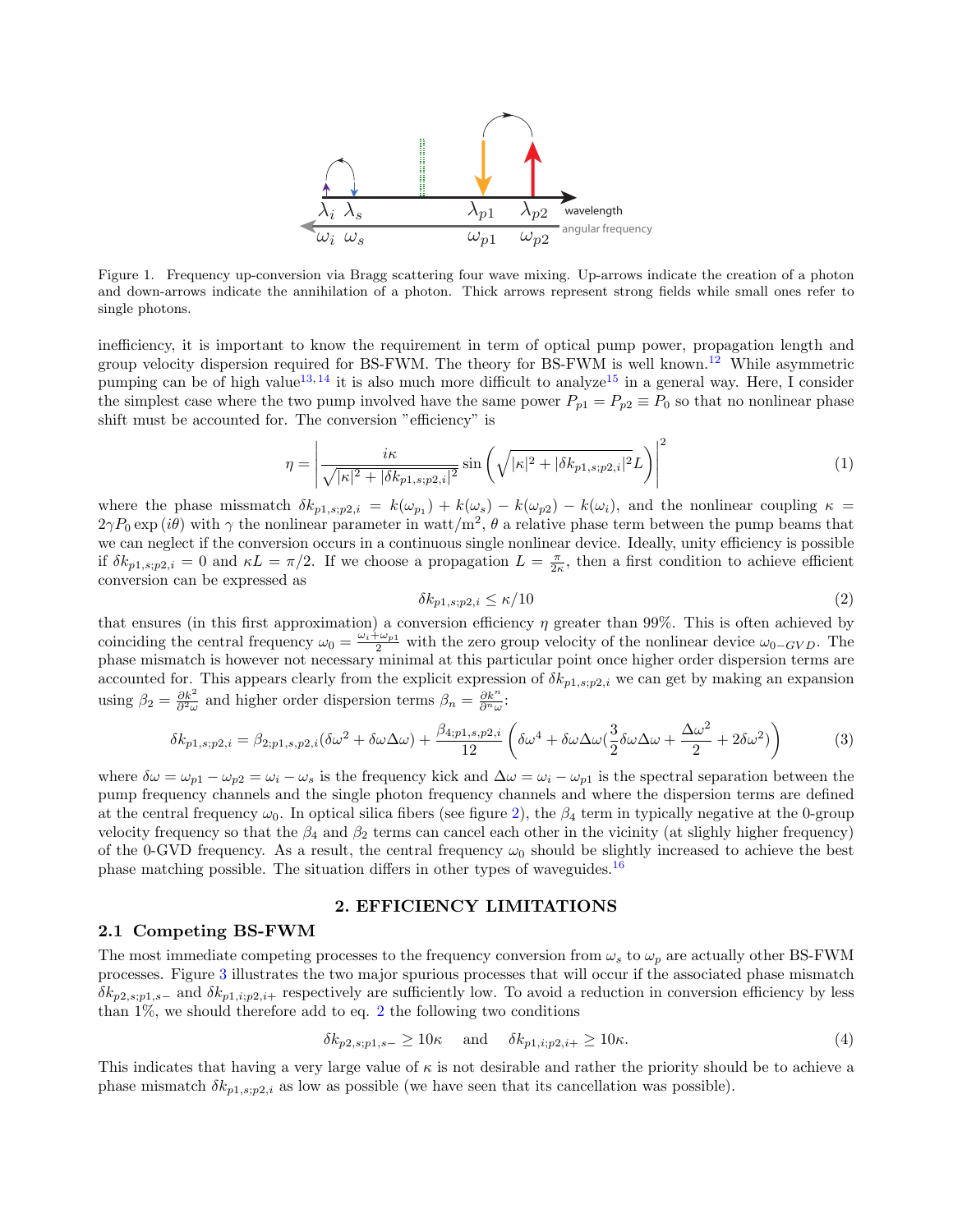

<span id="page-2-0"></span>Figure 2. In waveguides, the group velocity dispersion shows a significant variation characterized by  $\beta_3$  (purple curve) as well as a  $\beta_4$  (blue curve) terms. In the case of a SFM-28, typical key values are  $\lambda_0 = 1315$  nm,  $\beta_{4,\lambda_0} = -2.2 \times 10^{-4}$  ps<sup>4</sup>/km. The arrows indicate a typical configuration for Bragg scattering four wave mixing.



<span id="page-2-1"></span>Figure 3. Two other BS-FWM processes can effectively reduce the conversion efficiency. Left: the initial photon can be down-converted rather than up-converted. Right: the up-converted photon can be up-converted a second time to reach an even higher frequency.

# 2.2 Bandwidth

The single photon that needs to be converted displays a finite bandwidth  $\delta\omega_{bw}$ . This implies that the cancellation of  $\delta k_{p1,s;p2,i}$  cannot occur for the whole photon spectral wavefunction in practice. This effects strongly mitigates the conclusion made in the previous section that minimizing  $\delta k_{p1,s,p2,i}$  should be a priority. The reality is that the four wavelength involved and the bandwidth  $\delta\omega_{bw}$  have to be chosen as a tradeoff so that eq. [4](#page-1-1) are satisfied as well as

$$
\delta k_{p1,s+\delta\omega_{bw};p2,i+\delta\omega_{bw}} \le \kappa/10 \quad \text{and} \quad \delta k_{p1,s-\delta\omega_{bw};p2,i-\delta\omega_{bw}} \le \kappa/10 \tag{5}
$$

Previous reports have shown this was still possible experimentally.<sup>[6](#page-5-5)</sup>

## 2.3 Pump depletion

Any of the two pump  $\{\omega_{p1}, \omega_{p2}\}$  can also be involved in a degenerated four wave mixing process where the other pump serves as a strong seed for the process. Given than the length L is set so that  $\kappa L = \pi/2$ , the gain of the degenerate process can reach −1 dB which is sufficient to deplete slightly the pump beams. To avoid this, two additional conditions can be made on the phase mismatch for those processes that is  $\delta k_{p_1,p_1;p_2,p_1}$  and  $\delta k_{p_2,p_2;p_1,p_2+}$  should be greater than  $2\pi L$ . Those conditions can be expressed in term of the group velocity dispersion at the pump frequencies :

<span id="page-2-2"></span>
$$
\beta_{2,\omega_{p1}}\delta\omega^2 L \ge 2\epsilon\pi \quad \text{and } \beta_{2,\omega_{p2}}\delta\omega^2 L \ge 2\epsilon\pi
$$
 (6)

where  $\epsilon = 1$  reflects the first destructive interference of the degenerate four wave mixing process that is the first zero of the characteristic sinc function. Taking  $\epsilon = 2$  ensures a pump depletion lesser than 1%. This sets therefore an extra constraint on the dispersion and length of the nonlinear device.

Two other mechanisms are likely to deplete any of the pump beams. In fibers, the Brillouin scattering is well known to reduce power transmission of narrowband (MHz) pulses due to the large backscattering it induces.<sup>[17](#page-6-2)</sup> While the effect becomes irrelevant for relatively short (ns) pulses, the frequency translation of high coherence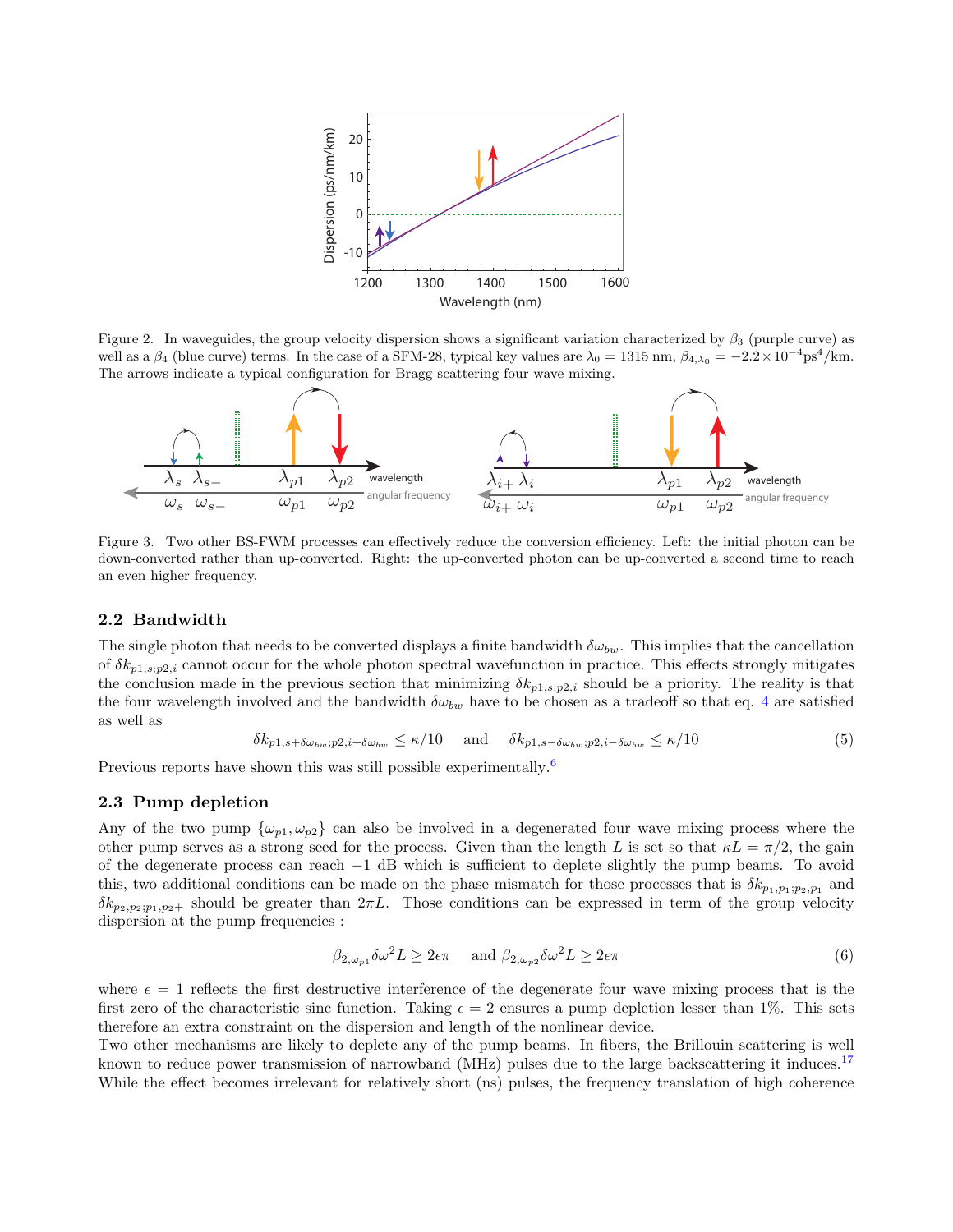(MHz range) photons while preserving their linewidth is therefore compromised in silica optical fibers (unless structural measures are taken to damp the Brillouin process). This effect is much more limited in nanophotonic waveguide due to the damping of acoustic waves in the substrate.

Raman scattering is another process that cannot only deplete the pump power of the highest frequency pump but also amplify the lowest frequency pump. The created power asymmetry between the two pumps not only reduces  $\kappa$  and therefore the conversion efficiency  $\eta$  but it also induces a nonlinear phase susceptible to increase the phase mismatch. The Raman gain varies significantly between materials. The differences arise both in term of strength as in term of frequency of the Raman resonance. The obvious solution to this problem is therefore to take advantage of the resonant nature of the Raman scattering and chose  $\delta\omega$  significantly different than this resonance. In fibers, the interplay between Kerr and Raman nonlinearity has been studied in many occasions .[18](#page-6-3)

## 2.4 Linear effets

There exist many sources of linear losses that can affect the four frequencies involved. When the frequencies involved are widely spaced from each other, linear losses (absorption, bending, ...) can differ significantly between  $\omega_i$  and  $\omega_{\nu2}$ . Similarly, a waveguide may become spatially multimode at large frequencies and mode coupling may arise thus leaking single photons to an undesired mode. Mode coupling (spatial or polarization) can also affect the effective index and therefore the phase matching condition.<sup>[19](#page-6-4)</sup>

#### 3. NOISE

## 3.1 Spontaneous four-wave mixing

Spontaneous four-wave mixing (fig. [4\)](#page-4-0) is well known for its use for generating pairs of correlated photons. It annihilates two photons from either of the pump beams at  $\{\omega_{p1}, \omega_{p2}\}$  to create two new ones at frequencies  $\{\omega_{p1} \pm \Omega, \omega_{p2} \pm \Omega, \frac{\omega_{p1} + \omega_{p12}}{2} \pm \Omega\}$  if the two annihilated photons originate respectively from the first pump, from the second pump, or one of each pump. In addition to the conservation of energy we just expressed, the process also must satisfy the conservation of momentum (a.k.a phase matching) expressed by the phase mismatch  $\delta k_{p1,p1,p1+p1-p1} = 2k(\omega_{p1}) - k(\omega_{p1}+\Omega) - k(\omega_{p1}-\Omega)$  for the case of degenerated four-wave mixing induced by the first pump. It is well known that the phase matching condition constraints in practice the value  $\Omega$  over which photon pairs are generated. It would therefore be tempting to assume the disperse properties of the nonlinear device (crystal, waveguide, cavities) may prohibit the generation of photons at a frequency  $\omega_p + \Omega$  that equals any of the single photon frequency  $\{\omega_i, \omega_s\}$ . The spectral response of the spontaneous four wave mixing process is actually given by the simple following relation

$$
f = (\gamma PL)^2 \operatorname{sinc}^2(L\delta k_{p1,p1,p1+\Omega,p1-\Omega})
$$
\n(7)

In the simplest case, the phase mismatch is given as function of the group velocity dispersion  $\beta_{2,p1}$  and the frequency detuning  $\Omega$  as  $\Delta k = \beta_{2,p1} \Omega^2/2$  so that the flux of photons generated decreases as the fourth power of the frequency detuning  $\Omega$ . We can see in figure [4](#page-4-0) that once  $\Omega$  is ten times the detuning corresponding to the first zero of the sinc function, the photon flux is on the order of 10−<sup>5</sup> . While this number seems low, this flux of parasitic photons has to be integrated over the duration of the pump pulse and over the spectrum collected in the idler and signal channels. This can increase the flux by many orders of magnitude. The photon flux spectrum depicted in figure [4](#page-4-0) corresponds to an idealized nonlinear device where the dispersive properties are constant. In waveguides, the group velocity dispersion may change along the propagation owing to variation in its width or height. This also alters the spectrum of this photon flux.<sup>[20](#page-6-5)</sup>

Finally, it should be noted that degenerate four wave mixing can have a very different spectral response if the waveguide is birefringent. Indeed, vectorial four wave mixing is known to display phase maxing sidebands that can be well separated from the pump.<sup>[21](#page-6-6)</sup>

#### 3.2 Cascaded four-wave mixing

We have already mentioned (eq.  $6$ ) that the group velocity dispersion at the pump frequencies should be sufficient to avoid pump depletion via degenerate four wave mixing. If neglected, this effect can have dramatic results on the noise properties at the single photon wavelength. Another way that degenerate four wave mixing can induce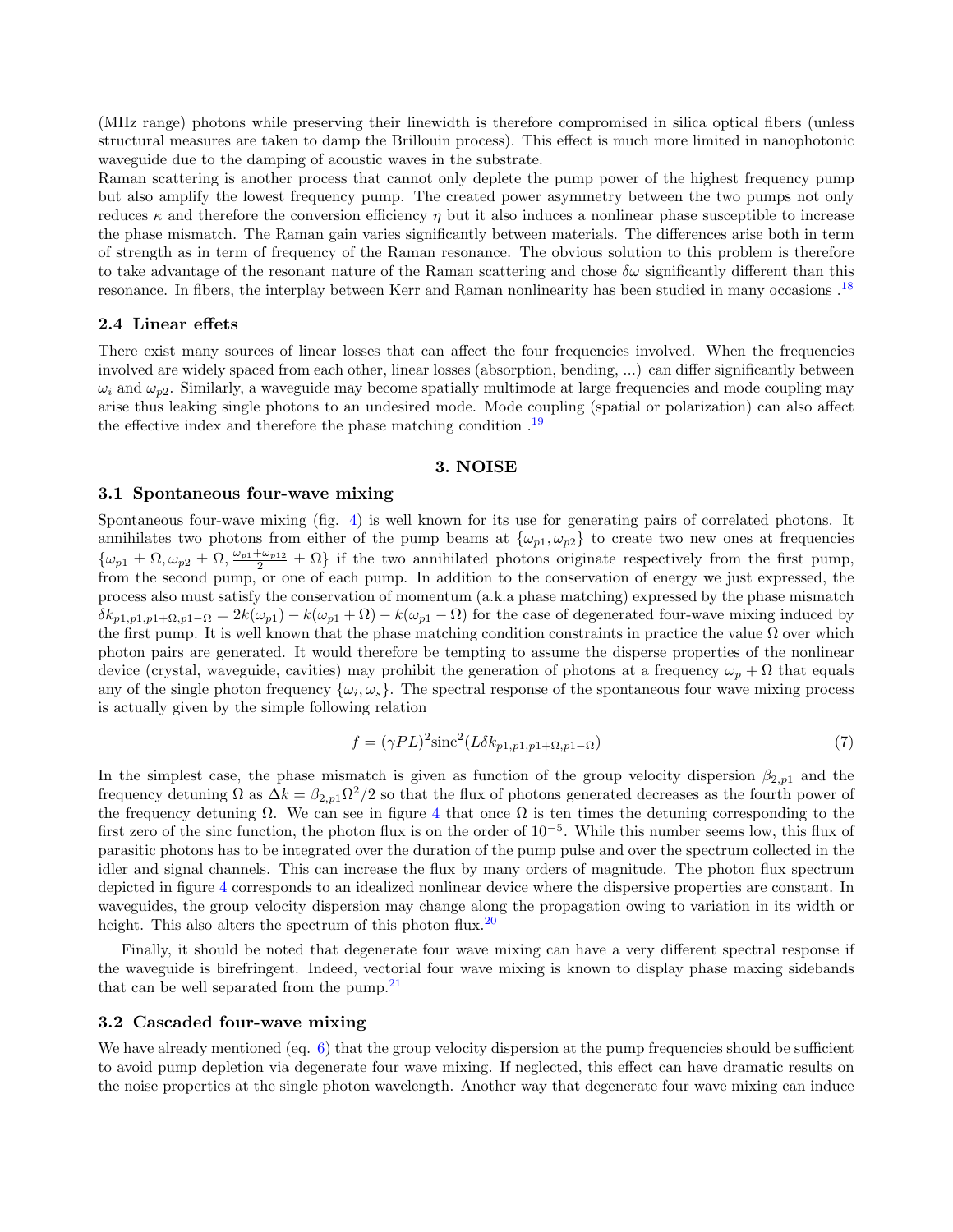

<span id="page-4-0"></span>Figure 4. Left: the process of spontaneous four-wave mixing (SpFWM) generates pairs of frequency correlated photons on a broad spectral band. Right: The evolution of the spontaneous four wave mixing as the frequency detuning  $\Omega$  follows a  $\Omega^{-4}$  law. The process here illustrated is degenerated but SpFWM involving both pump beams is also occurring.

noise at the photon frequencies  $\{\omega_s, \omega_i\}$  is by cascaded stimulated four-wave mixing (see figure [5\)](#page-4-1). In the first case (left figure), the wave at  $\omega_{p2}$  serves as a seed for the degenerate four wave mixing process at  $\omega_{p1}$ . If the recommendation from eq. [6](#page-2-2) is followed, the new wave at  $\lambda_{p-}$  can still be nearly 1% of the pump. In this situation, it is not unluckily that the group velocity dispersion at the new frequency  $\omega_{p-}$  is going to be much lower and therefore the process of degenerate four wave mixing initiated by this new wave will be phase matched. The process being quadratic, the conversion of the second pump at  $\lambda_{p2}$  will be lesser than 10<sup>-4</sup> but given the large intensity of that beam as compared to the stream of single photon, this process can have a dramatic impact. A similar process (right panel of figure [5\)](#page-4-1) arises when the newly generated wave at  $\omega_{p+}$  serves as a seed for another degenerate four-wave mixing process initiated by the pump at  $\lambda_{p1}$ . The strength of this process is of the same order as the previously described one. Higher other cascaded term are several order less important but can still induce a significant amount of photon noise.



<span id="page-4-1"></span>Figure 5. Two most important cascaded stimulated four-wave mixing that may add photons to the quantum channels.

## 3.3 Raman scattering

Raman scattering process can always add photon noise to the quantum channels. For Raman scattering, the frequency  $\Delta\omega$  and  $\Delta\omega + \delta\omega$  can often be adjusted to be away from the exact Raman resonant frequencies. This is particularly true in crystalline media (Si, SiN) having narrowband spectral response but can be more difficult in amorphous materials such as silica  $(SiO<sub>2</sub>)$ . If the quantum channels are at higher frequency than the pump channels (as illustrated in all the present diagrams), Raman noise can be significantly reduced by cooling. It should be pointed that other processes behaving similar to Raman scattering can produce a background of similar magnitude but over a continuous (non resonant) range in the vicinity of the pump. $22-24$  $22-24$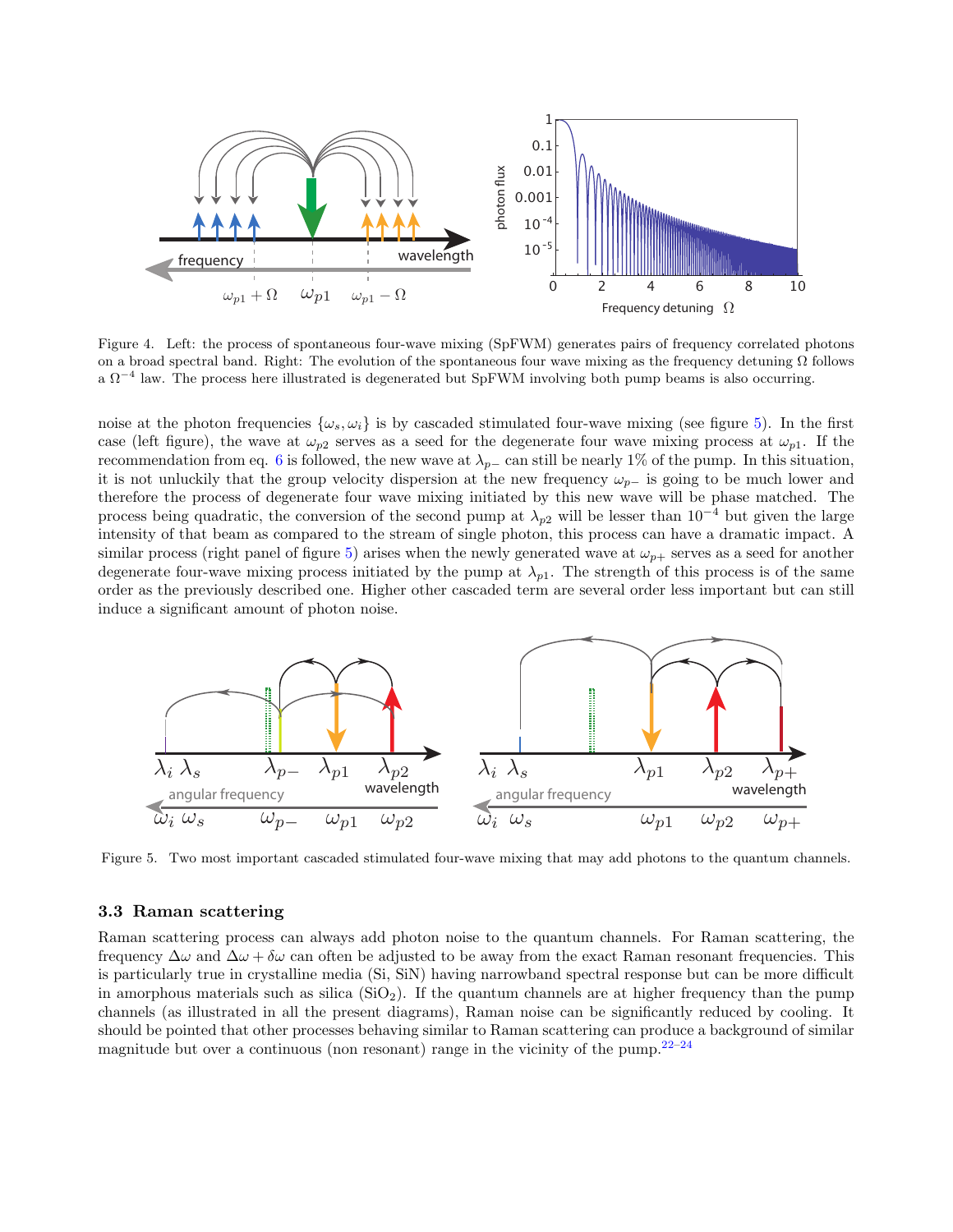# 4. CONCLUSION

Many reports<sup>[10,](#page-5-7) [25,](#page-6-9) [26](#page-6-10)</sup> have recently been made on efficient BS-FWM for efficient conversion. However, realization displaying both efficiency in excess of 90% and low noise are scarce<sup>[6,](#page-5-5)[8,](#page-5-12)[9](#page-5-6)</sup> or even nonexistent when considering also the linear losses. Here, we have reviewed all the tricks and tips to obtain efficient and low nose frequency conversion via Bragg scattering four wave mixing. It shows that tradeoffs have to be reached and it hints at why realizations using nanophotonic waveguides have not yet reach very high efficiency: the accumulated dispersion at the pump frequencies is simply insufficient to avoid some of the spurious processes I have listed here above. By increasing the accumulated dispersion (typically using longer waveguides), there is no doubt that nanophotonic waeguides can do as good if not better than optical fibers.

# ACKNOWLEDGMENTS

The author want to thank prof. Alexander Gaeta, prof. Sven Ramelow, Dr. Alessandro Farsi and Chaitali Joshi for numerous discussion about the the physics of Bragg scattering four wave mixing. Stéphane Clemmen thanks the Fonds De La Recherche Scientifique — FNRS for funding support.

## REFERENCES

- <span id="page-5-0"></span>[1] Langford, N. K., Ramelow, S., Prevedel, R., Munro, W. J., Milburn, G. J., and Zeilinger, A., "Efficient quantum computing using coherent photon conversion," Nature 478(7369), 360–363 (2011).
- <span id="page-5-1"></span>[2] Brecht, B., Eckstein, A., Christ, A., Suche, H., and Silberhorn, C., "From quantum pulse gate to quantum pulse shaper—engineered frequency conversion in nonlinear optical waveguides," New Journal of Physics 13(6), 065029 (2011).
- <span id="page-5-2"></span>[3] Vandevender, A. P. and Kwiat, P. G., "High efficiency single photon detection via frequency up-conversion," Journal of Modern Optics 51(9-10), 1433–1445 (2004).
- <span id="page-5-3"></span>[4] Langrock, C., Diamanti, E., Roussev, R. V., Yamamoto, Y., Fejer, M. M., and Takesue, H., "Highly efficient single-photon detection at communication wavelengths by use of upconversion in reverse-proton-exchanged periodically poled linbo 3 waveguides," Optics letters 30(13), 1725-1727 (2005).
- <span id="page-5-4"></span>[5] McGuinness, H. J., Raymer, M. G., McKinstrie, C. J., and Radic, S., "Quantum frequency translation of single-photon states in a photonic crystal fiber," Physical review letters **105**(9), 093604 (2010).
- <span id="page-5-5"></span>[6] Clemmen, S., Farsi, A., Ramelow, S., and Gaeta, A. L., "Ramsey interference with single photons," Physical review letters 117(22), 223601 (2016).
- [7] Donvalkar, P. S., Venkataraman, V., Clemmen, S., Saha, K., and Gaeta, A. L., "Frequency translation via four-wave mixing bragg scattering in rb filled photonic bandgap fibers," Optics letters 39(6), 1557–1560 (2014).
- <span id="page-5-12"></span>[8] Clemmen, S., Farsi, A., Ramelow, S., and Gaeta, A. L., "All-optically tunable buffer for single photons," Optics letters 43(9), 2138–2141 (2018).
- <span id="page-5-6"></span>[9] Joshi, C., Farsi, A., Clemmen, S., Ramelow, S., and Gaeta, A. L., "Frequency multiplexing for quasideterministic heralded single-photon sources," Nature communications 9(1), 1–8 (2018).
- <span id="page-5-7"></span>[10] Lu, X., Moille, G., Li, Q., Westly, D. A., Singh, A., Rao, A., Yu, S.-P., Briles, T. C., Papp, S. B., and Srinivasan, K., "Efficient telecom-to-visible spectral translation through ultralow power nonlinear nanophotonics," Nature Photonics 13(9), 593–601 (2019).
- <span id="page-5-8"></span>[11] Agha, I., Ates, S., Davanço, M., and Srinivasan, K., "A chip-scale, telecommunications-band frequency conversion interface for quantum emitters," Optics express  $21(18)$ , 21628–21638 (2013).
- <span id="page-5-9"></span>[12] McKinstrie, C. J., Radic, S., and Raymer, M., "Quantum noise properties of parametric amplifiers driven by two pump waves," *Optics Express*  $12(21)$ , 5037–5066 (2004).
- <span id="page-5-10"></span>[13] Zhao, Y., Sarangan, A., and Agha, I., "Frequency conversion via asymmetrically pumped four-wave-mixing bragg scattering in silicon waveguides," in [Frontiers in Optics], FTh2B–5, Optical Society of America (2015).
- <span id="page-5-11"></span>[14] Ramelow, S., Farsi, A., Vernon, Z., Clemmen, S., Ji, X., Sipe, J., Liscidini, M., Lipson, M., and Gaeta, A. L., "Strong nonlinear coupling in a si 3 n 4 ring resonator," Physical review letters 122(15), 153906 (2019).